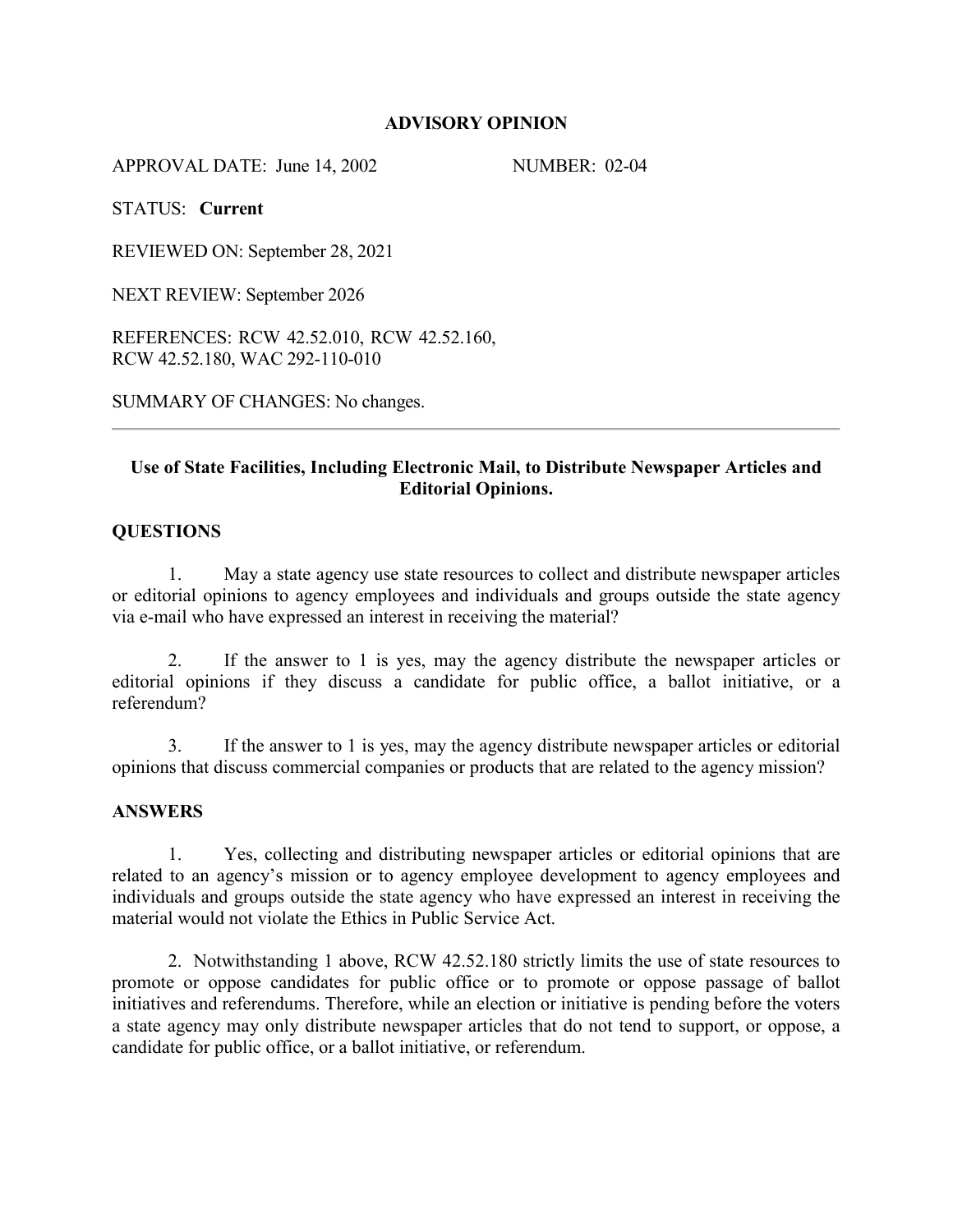3. So long as the newspaper articles that mention commercial products address issues that are related to the agency's mission and do not promote that product, distributing such newspaper links to agency employees or to individuals and groups outside the state agency would not violate the Ethics in Public Service Act.

# **ANALYSIS**

The Washington State Department of Transportation (WSDOT) On-Line News Clips is a collection of newspaper articles and editorial opinions that can be distributed by e-mail to WSDOT employees or the general public. WSDOT employees who work in the agency's public relations division collect and distribute the articles to public information officers and executive level staff via e-mail. The newspaper articles and editorial opinions provided in the On-Line News Clips are either related to transportation issues or to DOT employee development. WSDOT management has determined that it is reasonably related to the official duties of the agency to compile the On-Line News Clips and distribute them to WSDOT employees. Recently, some WSDOT executive staff forwarded the On-Line News Clips to individuals and groups outside WSDOT, including Legislators, politicians, ballot issue interest groups and transportation-related advocacy groups.

WSDOT asks the Board several questions related to the content of the On-Line News Clips. Specifically,

- o Can we use articles or editorials about politicians who are running for election/reelection, if they have a major role in transportation, and/or WSDOT employees?
- o Can we use articles or editorials about ballot issues that will affect transportation, and/or WSDOT employees or about campaign debates, if they include transportation issues?
- o Can we use press releases and policy papers from interest groups, advocacy groups, think tanks and associations, either from the group's web site or from PR Newswire, on transportation-related issues?
- o Can we use articles about private sector businesses that have a major impact on transportation, such as Ford Motor Company, Firestone, and Freightliner?

RCW 47.01.071 provides a basic statutory charter for the Transportation Commission, of which the WSDOT Secretary is a non-voting member. WSDOT is headed by a Secretary who is authorized to conduct the WSDOT duties (*See* RCW 47.01.101). The following are among the specifically enumerated powers of the Transportation Commission:

o To propose policies to be adopted by the governor and the legislature designed to assure the development and maintenance of a comprehensive and balanced state-wide transportation system which will meet the needs of the people of this state for safe and efficient transportation services.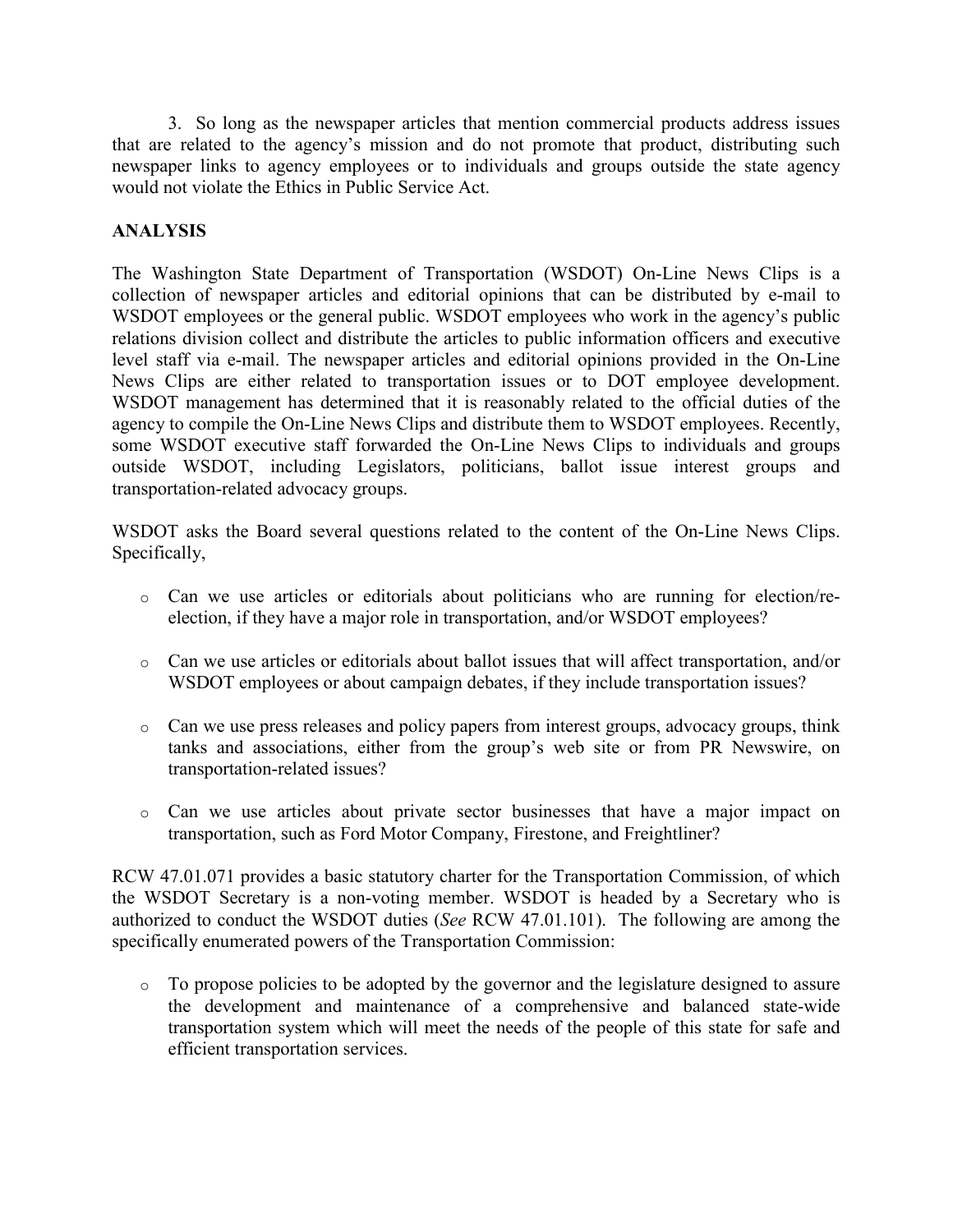- $\circ$  To [d]evelop transportation policies, which are based on the policies, goals and objectives expressed and inherent in existing state laws.
- o To provide for the effective coordination of state transportation planning with national transportation policy, state and local land use policies, and local and regional transportation plans and programs.
- o To provide for public involvement in transportation designed to elicit the public's views both with respect to adequate transportation services and appropriate means of minimizing adverse social, economic, environmental and energy impacts of transportation programs.
- o To propose to the governor and the legislature prior to the convening of each regular session held during an odd-numbered year a recommended budget for the operation of the commission.

The Ethics in Public Service Act prohibits the use of state resources for private benefit or gain, except in the course of official duties, and allows the Board to adopt de minimis use rules. RCW 42.52.160 provides that:

(1) No state officer or state employee may employ or use any person, money, or property under the officer's or employee's official control or direction, or in his or her official custody, for the private benefit or gain of the officer, employee, or another.

(2) This section does not prohibit the use of public resources to benefit others as part of a state officer's or state employee's official duties.

(3) The appropriate ethics boards may adopt rules providing exceptions to this section for occasional use of the state officer or state employee, of de minimis cost and value, if the activity does not result in interference with the proper performance of public duties.

As noted previously, the WSDOT On-Line News Clips is a collection of newspaper articles and editorial opinions that are either related to transportation issues or to WSDOT employee development and can be distributed by e-mail to WSDOT employees or the general public. In addition, WSDOT management has determined that distributing this information among all agency employees is reasonably related to those WSDOT employee's official duties. Therefore, such conduct would not violate RCW 42.52.160.

# **1. WSDOT may use state resources to distribute newspaper articles or editorial opinions that are related to transportation or WSDOT employee development to agency employees and individuals and groups who request them.**

As noted above, RCW 42.52.160(2) does not prohibit the use of state resources to benefit others as part of a state officer's or state employee's official duties. RCW 42.52.010(12) provides that: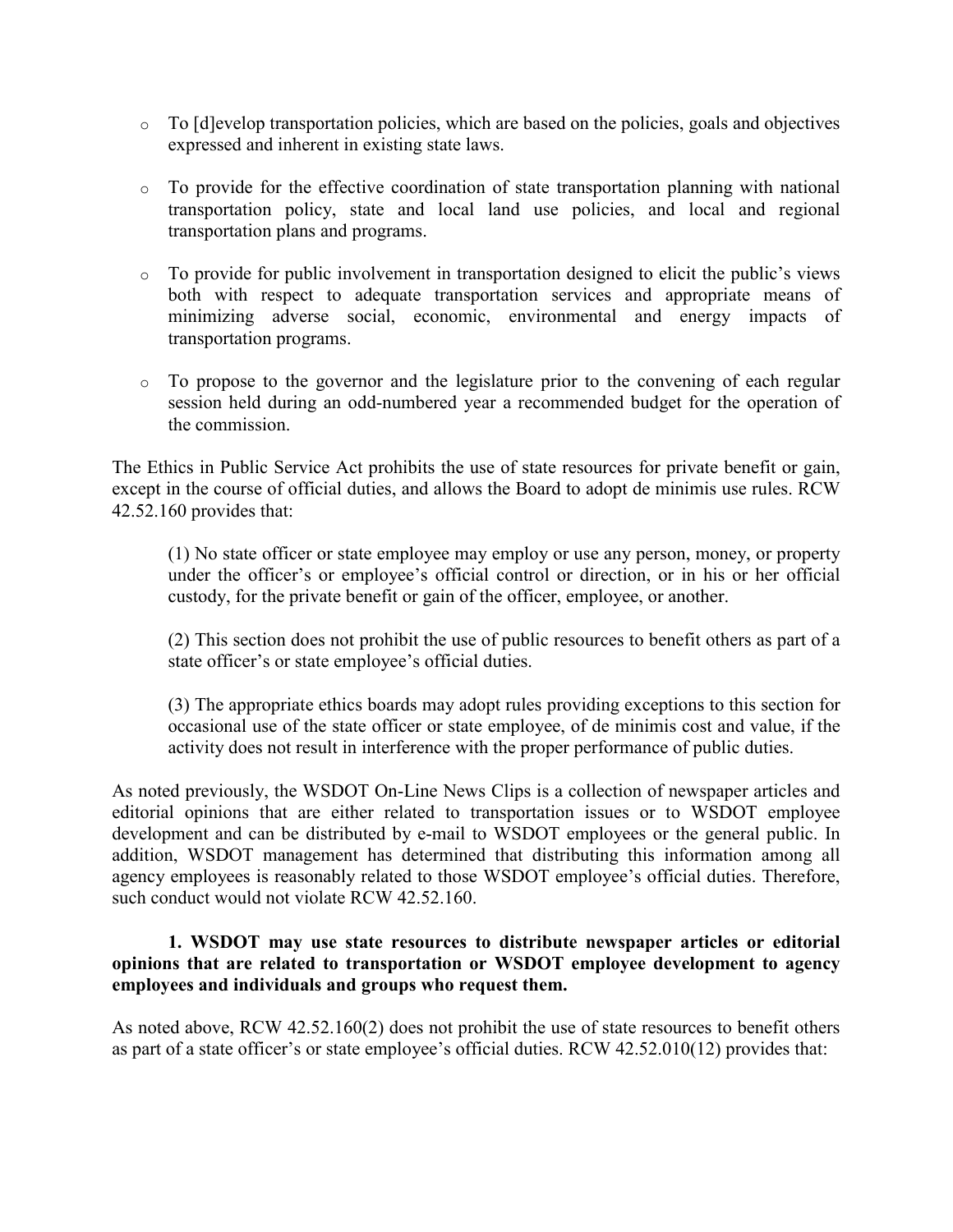"Official duty" means those duties within the specific scope of employment of the state officer or state employee as defined by the officer's or employee's agency or by statute or the state Constitution.

As previously stated, WSDOT, at its discretion, uses the On-Line News Clips to communicate with WSDOT employees about transportation issues or issues related to employee development. In addition, WSDOT management has determined that its official mission and duties include external communication and public outreach regarding transportation services and planning. Therefore, distributing the On-Line News Clips to individuals and groups outside WSDOT who may be interested in receiving the information related to transportation or WSDOT employee development would be reasonably related to WSDOT's official duties.

# **2. The Ethics in Public Service Act strictly limits WSDOT's use of state resources to collect and distribute newspaper articles, editorial opinions, press releases, or position papers, which support or oppose political campaigns[1.](#page-3-0)**

The Ethics Act strictly prohibits the use of state resources to support or oppose political campaigns. RCW 42.52.180 provides, in relevant part:

(1) No state officer or state employee may use or authorize the use of facilities of an agency, directly or indirectly, for the purpose of assisting a campaign for election of a person to an office or for the promotion of or opposition to a ballot proposition. Knowing acquiescence by a person with authority to direct, control, or influence the actions of the state officer or state employee using public resources in violation of this section constitutes a violation of this section. Facilities of an agency include, but are not limited to, use of stationery, postage, machines, and equipment, use of state employees of the agency during working hours, vehicles, office space, publications of the agency, and clientele lists of persons served by the agency.

(2) This section shall not apply to the following activities:

- a. …
- b. …

 $\overline{a}$ 

- c. Activities that are part of the normal and regular conduct of the office or agency; and
- d. …(Emphasis added)

Prior to 1995, the political use restrictions provided in RCW 42.52.180 were included in RCW 4[2](#page-3-1).17.130<sup>2</sup> which is enforced by the Public Disclosure Commission (PDC). RCW 42.17.130

<span id="page-3-0"></span><sup>1</sup> The Board notes that the WSDOT On-line News Clips may be a public record under chapter 42.56RCW. The Public Records Act (RCW 42.56 et seq.) generally requires an agency to disclose properly requested public records. Therefore, this opinion would not prevent WSDOT from providing a copy of the On-Line News Clips to individuals and groups who have requested the information.

<span id="page-3-1"></span> $2$  RCW [42.17.130](http://app.leg.wa.gov/RCW/default.aspx?cite=42.17.130) was recodified as RC[W 42.17A.555](http://app.leg.wa.gov/RCW/default.aspx?cite=42.17A.555) pursuant to 2010 c 204 § 1102, effective January 1, 2012.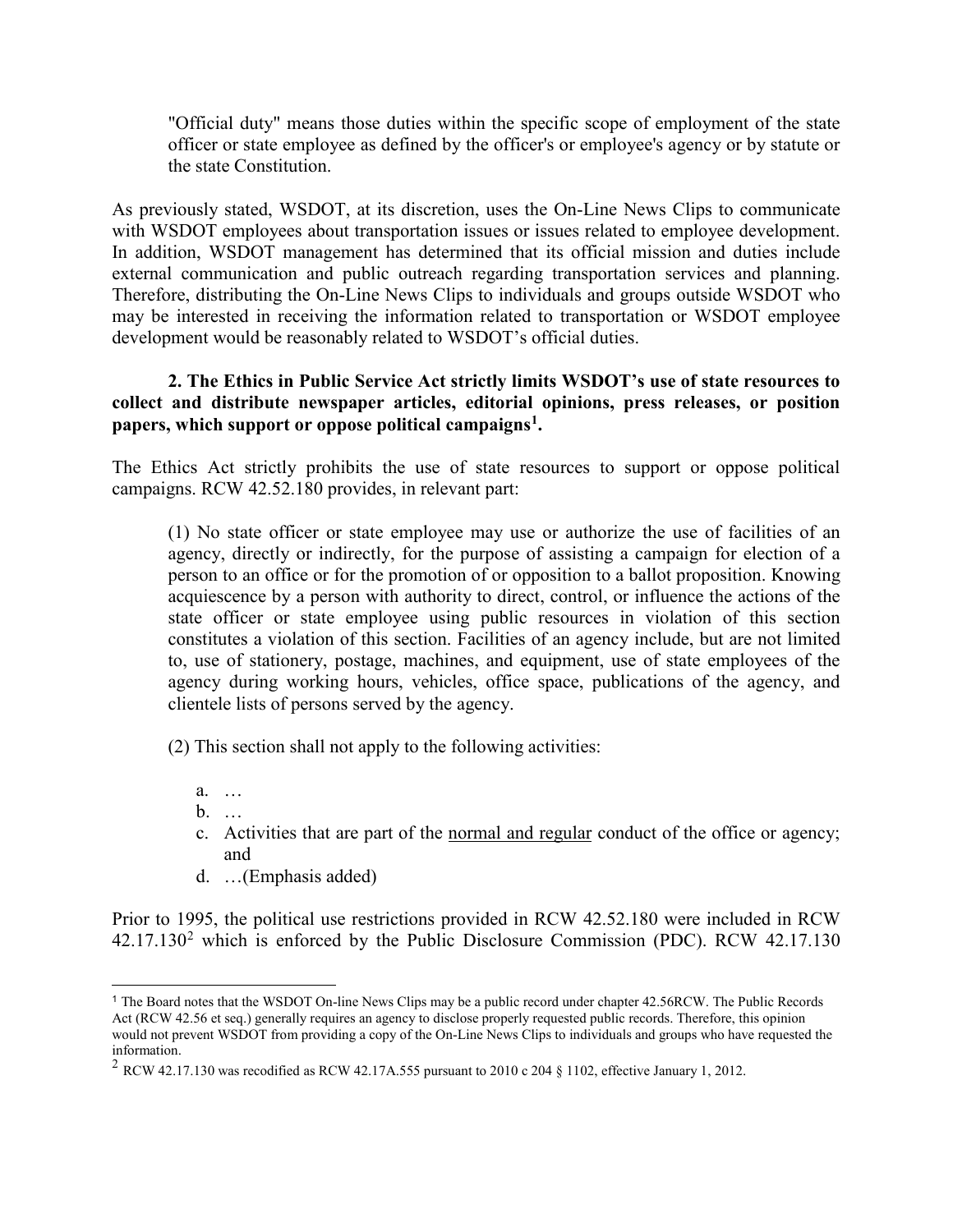continues to apply to local governments. To maintain consistency when applying these statues, the Board may refer to relevant PDC opinions, declaratory rulings, or court cases when considering issues of first impression. The Board notes that in PDC Declaratory Ruling No. 4 (April 27, 1980), the PDC reaffirmed a decision made in an enforcement setting that the use of a local agency's internal mailing systems for candidate endorsements would violate RCW 42.17.130. Accordingly, the Board advises that WSDOT may not use an internal mail distribution system, such as the On-line News Clips, to distribute candidate endorsements or to distribute endorsements of a public referendum or initiative.

The next question concerns the distribution of newspaper articles or editorials that discuss candidates for public office or ballot measures. The Board notes that RCW 42.52.180 prohibits the indirect use of state facilities to support political activities. While newspaper articles and editorial opinions may not reflect WSDOT positions, they can and often do reflect the opinions of the newspaper or that of an outside individual or group. Therefore, using WSDOT facilities to distribute newspaper articles and editorial opinions that discuss public office candidates or ballot measures could result in an indirect use of facilities to support political activity.

As discussed above, RCW 42.52.180 exempts activities that are part of the normal and regular conduct of the agency. In EEB advisory opinion 99-01, the Board advised that the WSSDA Board may provide general, factual information to its members on the possible impact of education-related ballot propositions. The Board based its advice on a finding that this activity was part of the normal and regular conduct of that agency.

In WAC 390-05-273, the PDC defines normal and regular conduct of an agency as:

[C]onduct which is (1) lawful, i.e., specifically authorized, either expressly or by necessary implication, in an appropriate enactment, and (2) usual, i.e., not affected or authorized in or by some extraordinary means or manner.

As discussed above, communication with agency employees and the public about transportation issues is authorized under the Transportation Commission and WSDOT's enabling statues. Therefore, such activities would be considered part of the lawful or normal conduct of the agency. The PDC has noted that the question of whether the distribution of certain materials at public expense is considered regular or usual depends on the "tone, tenor, and timing" of the distribution.

In light of the tone, tenor, and timing considerations, the Board advises that distributing newspaper articles and editorial opinions that tend to support or oppose candidates for public office or ballot measures during an election or ballot measure certification period, would not be considered a regular or usual WSDOT activity. Accordingly, using the On-line News Clips to distribute newspaper articles and editorial opinions that tend to support or oppose candidates for public office or ballot measures during an election or certification period would violate RCW 42.52.180 and WAC 292-110-010.